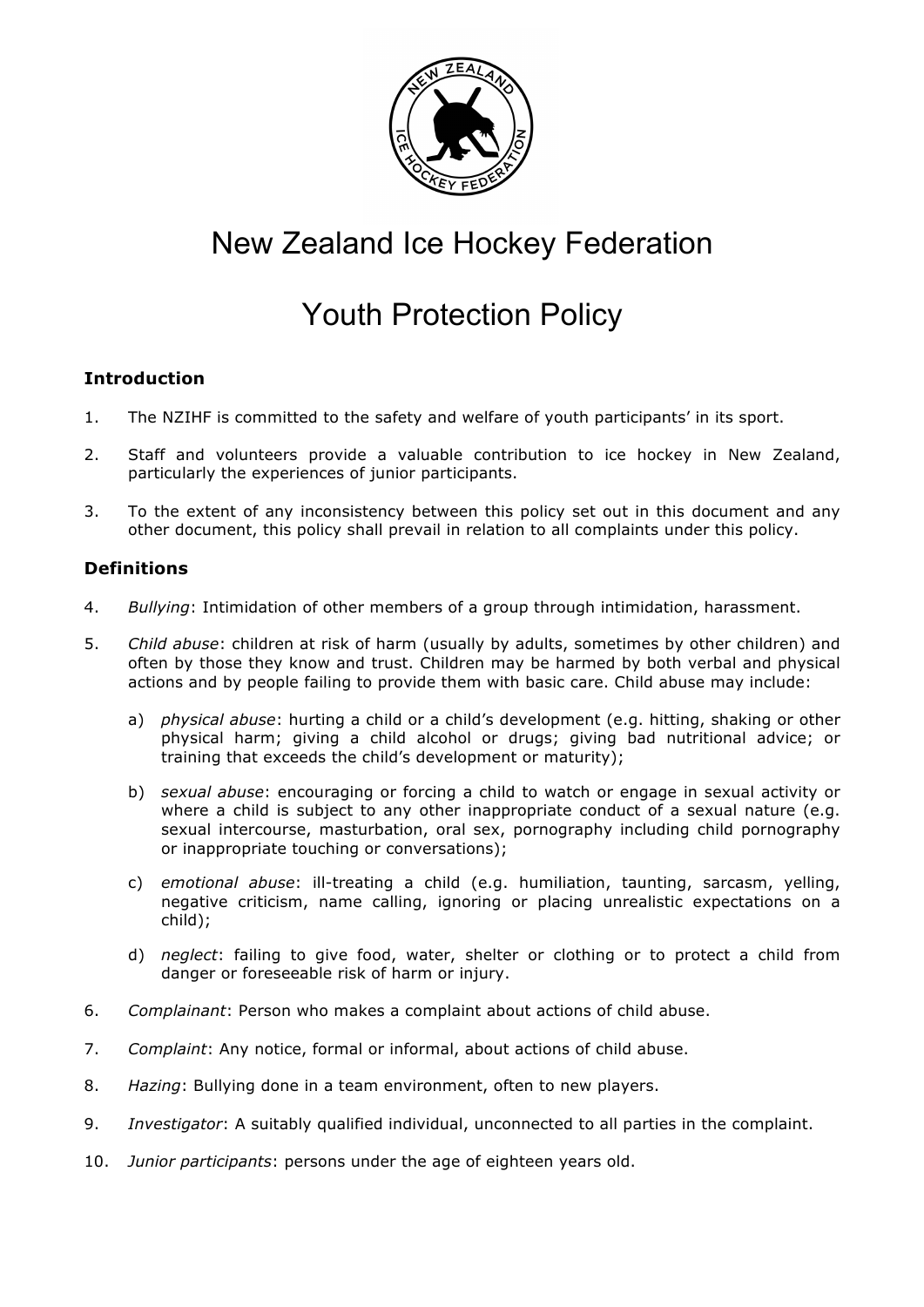- 11. *Mediator*: An independent person with skills and experience in mediation.
- 12. *NZIHF*: New Zealand Ice Hockey Federation.
- 13. *NZIHF Management Committee*: The governing body of the NZIHF.
- 14. *NZIHF President*: The New Zealand Ice Hockey Federation President. In the event that this person is in any way involved in this process as a complainant, alleged victim, or respondent, the NZIHF Management Committee will appoint a nominee who will act for them in all parts of this policy in relation to the relevant complaint.
- 15. *Respondent*: The person, persons, or organisation accused under this policy.

## **Policy**

- 16. The NZIHF will implement the following policy:
	- a) Youth have the right to participate in our sport without fear of any form of abuse.
	- b) The NZIHF will screen people whose role requires them to work with junior participants and or have direct and unsupervised contact with children. Each region will do the same, this includes but is not limited to relevant police checks.
	- c) Codes of conduct, particularly for roles associated with junior sport, are promoted, enforced and reviewed.
	- d) Procedures for raising concerns or complaints about child abuse are provided.
	- e) Education and/or information will be provided to those involved in the sport on child abuse and child protection. Regions are able to request this information via the NZIHF General Secretary.
	- f) Junior players must not play in senior contact leagues until an appropriate age and level of development.
	- g) All allegations of child abuse will be dealt with promptly, seriously, sensitively and confidentially. A person will not be victimised for reporting an allegation of child abuse and the privacy of all persons concerned will be respected.

## **Screening Procedures**

- 17. This procedure applies to, but is not limited to:
	- a) All permanent staff positions;
	- b) Representative team Coaches, Managers and support persons where the team includes players under the age of 18;
	- c) Coaches and/or delivery personnel involved in NZIHF participation, development and high performance programs.
- 18. Screening under this policy is not a replacement for any other procedure required by law. If legislation sets an equivalent or higher standard of screening, the requirement to screen people under the process outlined below need not be followed, and the legislation should be followed instead. All regions will screen for their own representative teams and the NZIHF will be responsible for screening all National team appointments as noted in (b) above.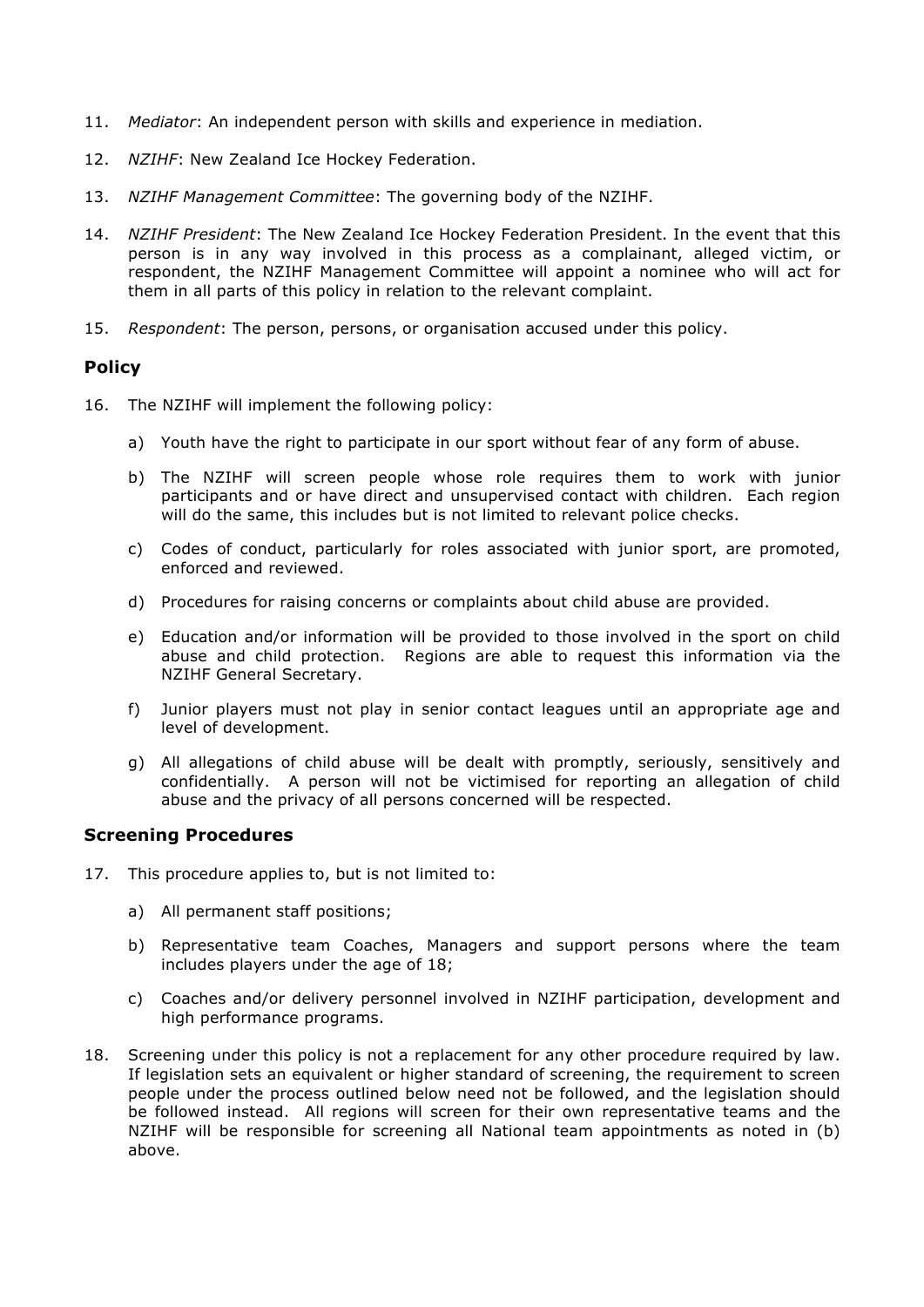- 19. The screening procedures are:
	- a) Identify positions (paid and voluntary) that involve working with people under the age of 18 years;
	- b) Obtain a completed Prohibited Persons Declaration (PPD) from identified people. It is at the discretion of the NZIHF as to the frequency with which any person is requested to complete a PPD.
	- c) If a PPD is not provided, or it reveals that a person does not satisfactorily meet with one or more of the clauses in the PPD (e.g. has a relevant criminal conviction), the NZIHF will:
		- i. provide an opportunity for the person to respond/provide an explanation; and
		- ii. make an assessment as to whether the person may pose a risk to or be unsuitable to work with people under the age of 18 years.
	- d) Check a person's referees (verbal or written) and interview a person about his/her suitability for the role and his/her suitability for working with children for both paid and voluntary positions.
	- e) Ask identified people applying for a position to sign a 'consent to disclosure of information' form for a National police check. (Information on police checks and forms can be found at www.police.govt.nz/service/vetting/guidelines.html).
	- f) Submit the 'consent to disclosure of information' form to the New Zealand Police.
	- g) If the police check indicates a relevant offence, the NZIHF will:
		- i. provide an opportunity for the person to respond/provide an explanation; and
		- ii. make an assessment as to whether the person may pose a risk to or be unsuitable to work with people under the age of 18 years.
	- h) If the person does not agree to a national police check after explaining why it is a requirement, the NZIHF shall make an assessment as to whether the person may pose a risk to or be unsuitable to work with people under the age of 18 years.
	- i) If unsatisfied at any stage of this process, then the NZIHF will:
		- i. in the case of an existing employee/volunteer, seek legal advice and transfer the person to another role which does not require them to work directly and unsupervised with people under the age of 18 years. If this is not possible, then end the appointment; and
		- ii. in the case of someone applying for or being considered for the position/role, not appoint them.
	- j) Decide whether to offer the person the position or, if applicable, retain the person in the position, taking into account the result of the police check and any other information the NZIHF has available.
	- k) Where it is not practical to complete the police check prior to employment commencing, the NZIHF must still complete the check as soon as possible. The NZIHF will advise the person that their ongoing employment is conditional upon the satisfactory outcome of the check.
	- l) Where a National police check is obtained under this Policy, another organisation which is also required to screen may obtain a copy of the national police check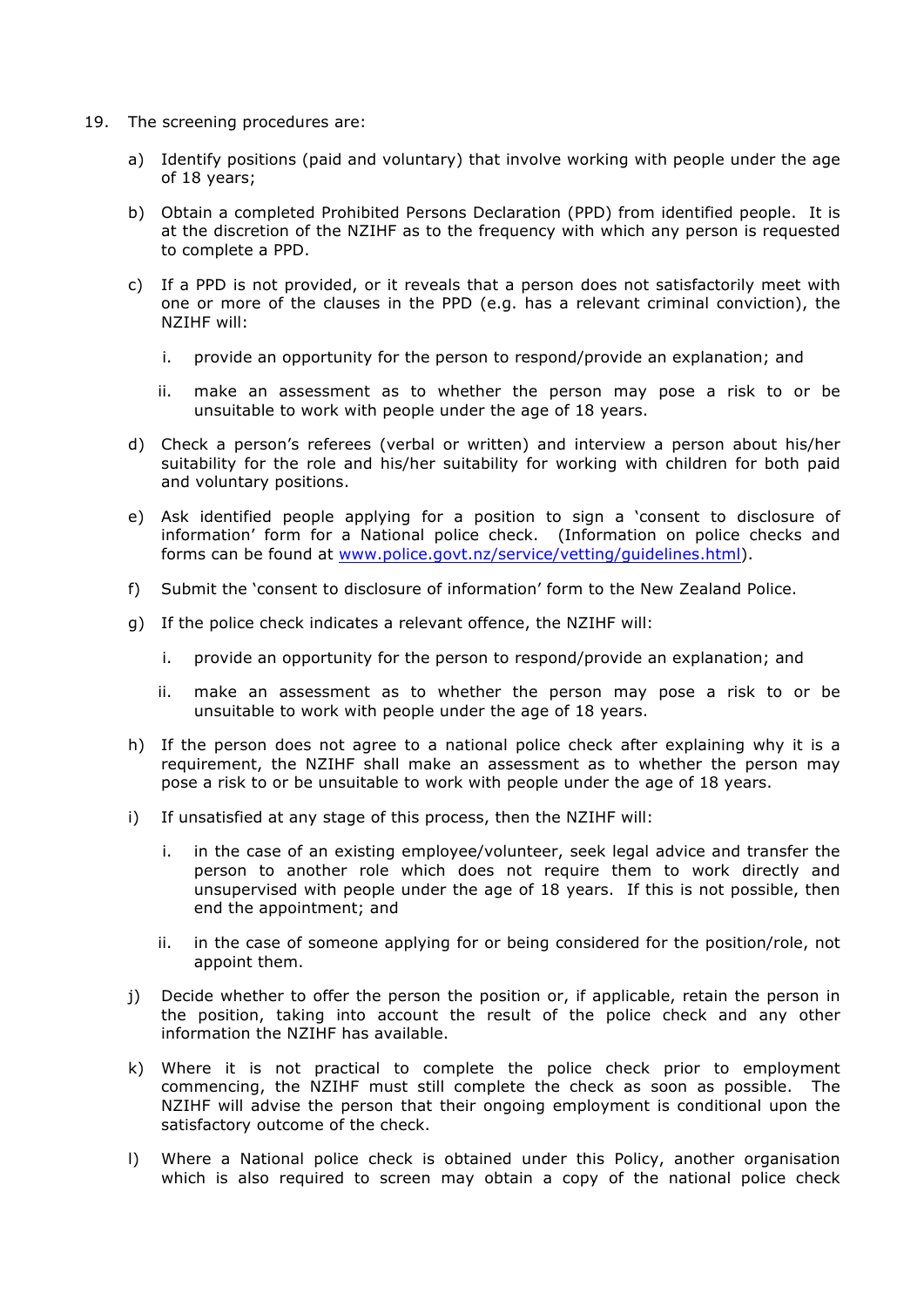provided that the consent of the relevant person is obtained and the national police check was performed in the immediately preceding two years.

- m) Protect the privacy of any person who is checked and the confidentiality of any information obtained through the checking process. Information collected during screening (such as a completed PPD form, police records and referee reports) will be returned to the relevant person if that person is not appointed to/will not remain in the position, or otherwise be destroyed with the consent of the person concerned.
- n) In situations where a person is deemed suitable to work for the NZIHF, all documents used in the screening procedure will be kept in a secure place within the NZIHF office indefinitely. This reflects the historical relevance of a national police check if an allegation of child abuse is made long after the alleged incident may have occurred.

## **Codes of Conduct**

- 20. The NZIHF will maintain a code of conduct for all participants in the sport.
- 21. This code of conduct will include reference to this policy.
- 22. The NZIHF will ensure that affiliated regions and clubs have a similar code of conduct.

## **Education**

23. The NZIHF will advise members of this policy and provide general education about the protection of youth, child abuse, and safety.

## **Junior Players in Senior Contact Leagues**

- 24. At all times when selecting junior players to play in senior contact leagues organisers, coaches, and officials must have regard for the safety of the junior player first.
- 25. In relation to this policy, age grade leagues which structurally include players both under eighteen and eighteen years and over (for example an under 19 or under 20 league) are considered to be junior leagues to which this policy also applies.
- 26. Players under eighteen are permitted to play in senior contact leagues only with the informed consent of the player, their parent or guardian, coach if appropriate, and league organisers. If appropriate the opinion of a qualified medical professional may be sought. Consideration should be given to:
	- a) Safety of the junior player above all other factors;
	- b) Physical size and development;
	- c) Skill level;
	- d) The nature of the league in which they are seeking to play.
- 27. Players under sixteen are only permitted to play in senior contact leagues in exceptional circumstances, with consideration given to the above factors.

## **Bullying & Hazing**

28. Bullying and hazing are explicitly banned by the NZIHF as a form of abuse. Any team rituals must be consensual and harmless in nature.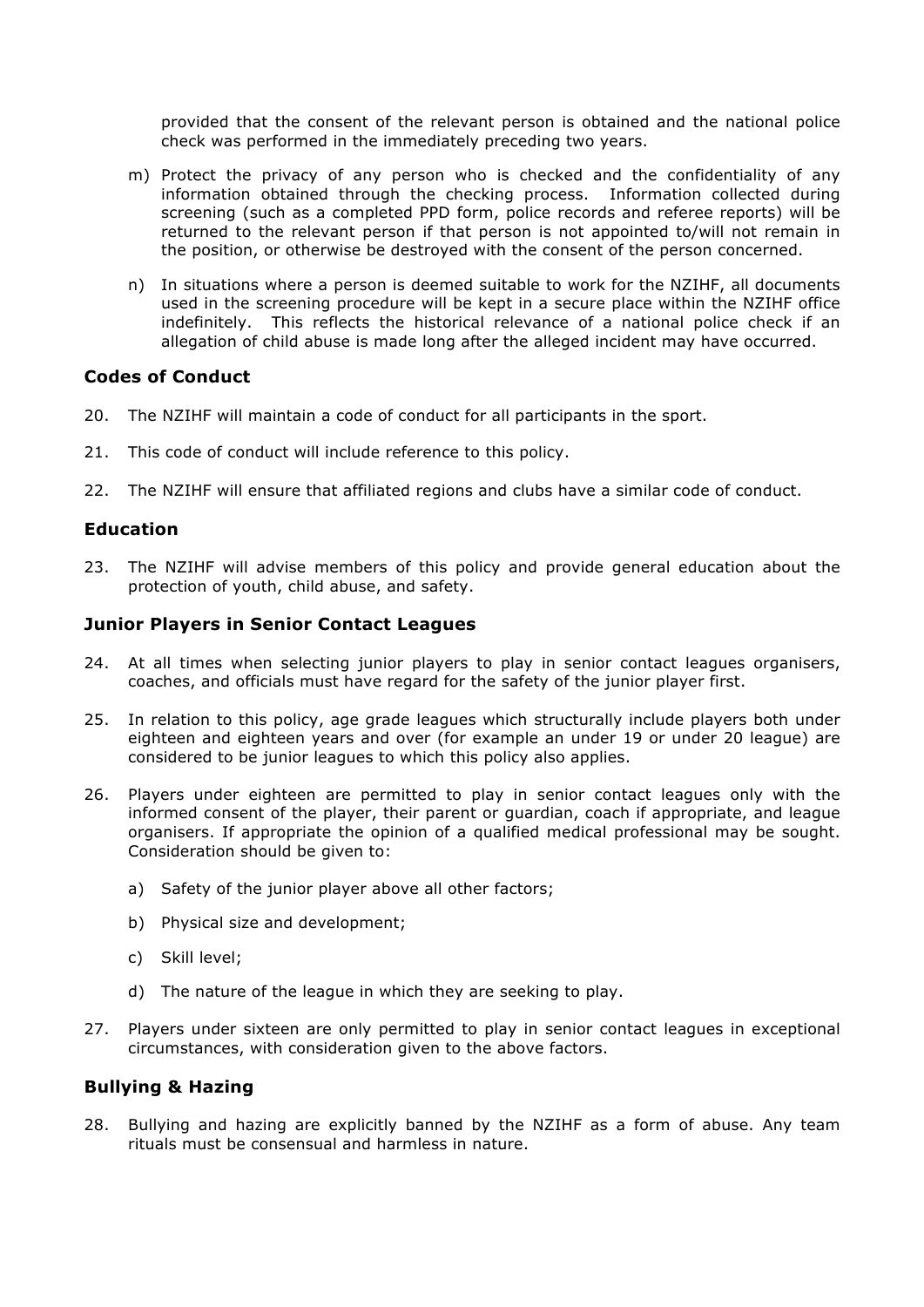## **Complaints Procedure**

- 29. A complainant may report a complaint about a person/s or organisation bound by this policy if they reasonably believe that a person/s or a sporting organisation has breached this policy. A complaint should be reported to the NZIHF President or other member of the NZIHF Management Committee if the complaint involves them in some way. The President or Management committee will advise the region concerned. The President or Management committee will take any actions that they deem necessary to aid in the investigation of the complaint.
- 30. A complaint must be reported as a formal complaint. The NZIHF decides whether the complaint will be dealt with informally or formally unless the NZIHF considers that the complaint falls outside the parameters of this policy and would be better dealt with another way.
- 31. In the event that a complaint is of serious or criminal nature, the NZIHF President (or if the NZIHF President is unavailable, a nominated person on the NZIHF Management Committee) will:
	- a) Immediately inform the police or other relevant authority of the complaint.
	- b) If appropriate, temporarily remove the accused person from any position of authority where such abuse could occur. If not appropriate, put in place procedures and support structures to ensure that safety of all children who come into contact with the accused.
	- c) Activate this policy once the relevant authorities have completed their work.
- 32. All complaints will be dealt with promptly, appropriately, sensitively and confidentially.
- 33. The complaint always belongs to the complainant, who will along with the NZIHF determine how their complaint is dealt with.
- 34. All details of the complaint and this process will be confidential except as noted in this policy and when a person is required by law to report the matter to governmental authorities.

## *Informal Complaint Resolution Procedure*

- 35. It is not necessary to provide a written complaint under this clause.
- 36. A complainant may seek to resolve the complaint informally. The complainant may make an initial approach to:
	- a) the NZIHF President or in their absence their nominee; or
	- b) another appropriate person within the organisation (e.g. staff member, team manager, coach etc), who will pass it onto the NZIHF President or other member of the NZIHF Management Committee.
- 37. The NZIHF President (or nominated Management Committee person if the NZIHF President is unavailable) will:
	- a) listen to and inform the complainant about their possible options;
	- b) keep the matter confidential and only discuss it with those people whom the complainant has authorised them to speak to about the complaint;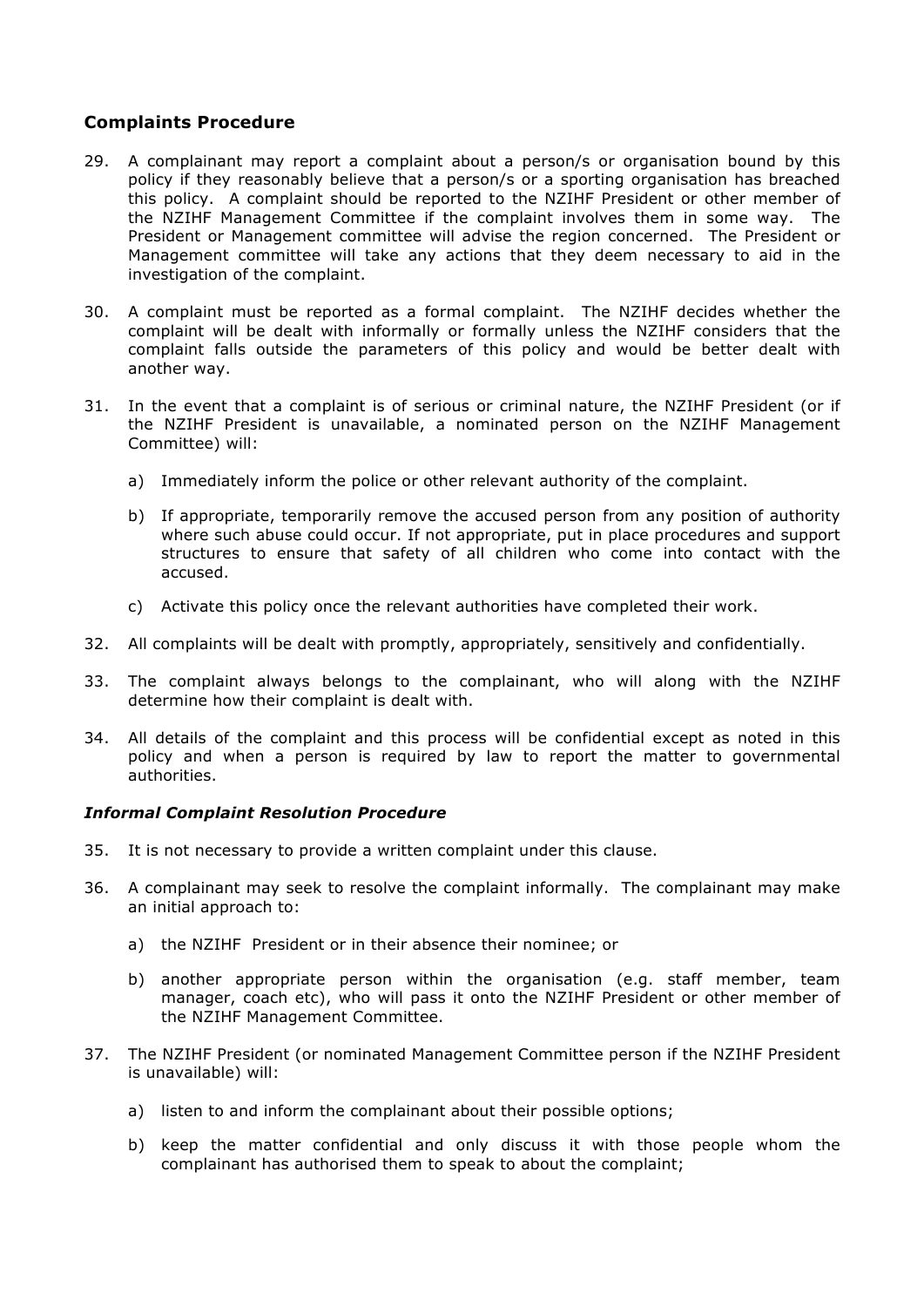- c) inform the relevant governmental authority, if required by law.
- 38. Nothing in this Policy prevents the complainant taking action under legislation.

#### *Mediation*

- 39. If the complainant wishes to try and resolve the complaint by mediation, the NZIHF President (or nominated Management committee person if the President is unavailable) will arrange for a mediator to mediate the complaint.
- 40. The mediator will:
	- a) notify the respondent that an informal complaint has been made and provide them with details of the complaint;
	- b) attempt to mediate a resolution between the complainant and the person complained about;
	- c) If helpful as part of the process, ask the NZIHF President (or nominated Management Committee person) to appoint an investigator as under the 'Investigation Procedure' to provide a report to all parties involved in mediation.
- 41. Lawyers are not able to negotiate on behalf of the complainant and/or respondent as part of the mediation process.
- 42. If an agreed resolution is reached between the complainant and the person complained about, the complaint shall be deemed to have been withdrawn and no further action in relation to that complaint may be taken (except for that which is agreed) under this policy.
- 43. If the complaint is not resolved informally following this process, the complainant may make a formal complaint as set out below.

#### *Formal Complaint Resolution Procedure*

- 44. In order for a complaint to be dealt with in accordance with this procedure, a complaint must be made in writing to the NZIHF President or other member of the NZIHF Management Committee (however it need not be called or referred to as a complaint).
- 45. If those options have not already been explored, the complainant has the options listed under 'Informal Complaint Resolution Procedure' available to them before pursuing the formal complaint resolution procedure.
- 46. Upon receipt of the complaint the NZIHF President (or nominated Management committee person if the President is unavailable) will:
	- a) Listen to and inform the complainant about their possible options;
	- b) Keep the matter confidential and only discuss it with those people whom the complainant has authorised them to speak to about the complaint;
	- c) Inform the relevant governmental authority, if required by law;
	- d) Activate the 'Investigation Procedure' if the complainant wishes.
- 47. If a complainant withdraws the complaint, no further action in relation to that complaint will be taken (unless required by law) under this policy.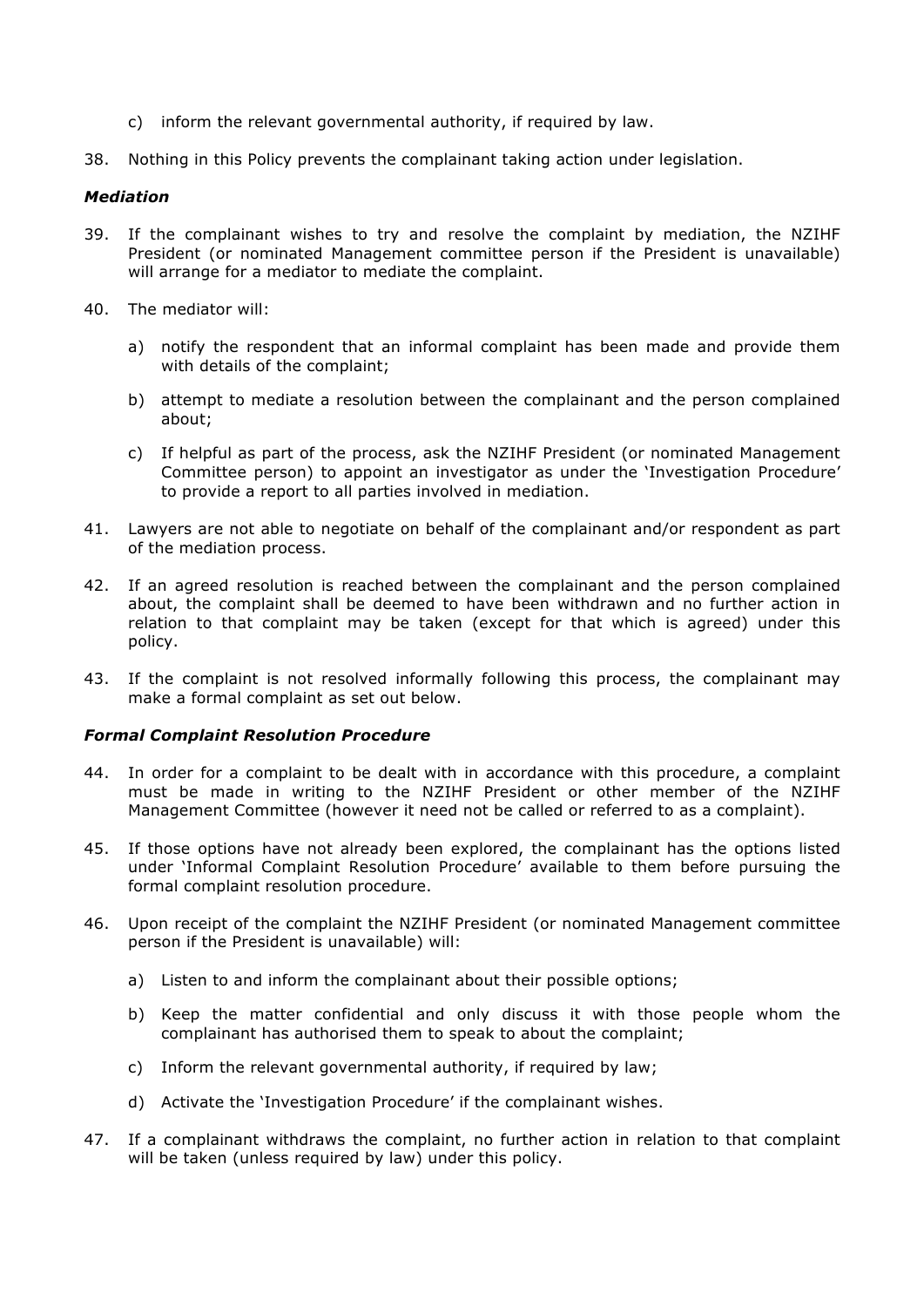### *No Complainant Procedure*

48. If a complaint is not received, but the NZIHF President receives information (whether or not in writing) which gives them reasonable cause to suspect that a breach of this policy may have been committed, then he or she shall use their reasonable endeavours to advise the person who is suspected of being subject to harassment, of the complaints procedures under this Policy.

### *Investigation Procedure*

- 49. The NZIHF President (or nominated Management Committee person if the Prsident is unavailable) will appoint an investigator.
- 50. An investigation will be conducted, following these steps:
	- a) A written brief will be provided to the investigator to ensure the terms of engagement and scope of the investigator's role and responsibilities are clear;
	- b) The complainant will be interviewed and the complaint documented in writing;
	- c) The details of the complaint will be conveyed to the respondent in full. The respondent must be given sufficient information to enable them to properly respond to the complaint;
	- d) The respondent will be interviewed and given the opportunity to respond. The respondent(s) response to the complaint will be documented in writing;
	- e) If there is a dispute over the facts, then statements from witnesses and other relevant evidence will be obtained to assist in a determination.
- 51. The investigator will make a finding as to whether the complaint is:
	- a) substantiated (there is sufficient evidence to support the complaint);
	- b) inconclusive (there is insufficient evidence either way);
	- c) unsubstantiated (there is sufficient evidence to show that the complaint is unfounded);
	- d) mischievous, vexatious or knowingly untrue.
- 52. A report documenting the complaint, investigation process, evidence, findings, and recommendations will be given to the NZIHF President who in turn will report to the NZIHF Management Committee.
- 53. Copies of this report will be given to the complainant and the respondent.
- 54. The NZIHF President will enact the report recommendations unless they have serious misgivings as to their nature, in which case they will present the report to the NZIHF Management Committee which will vote on the report recommendations.
- 55. Both the complainant and the respondent are entitled to support throughout this process from their chosen support person/adviser.

## *Appeals Tribunal Procedure*

56. Either the complainant or the accused may appeal the report findings, by writing to the NZIHF President within 20 working days of being presented with a copy of the report. The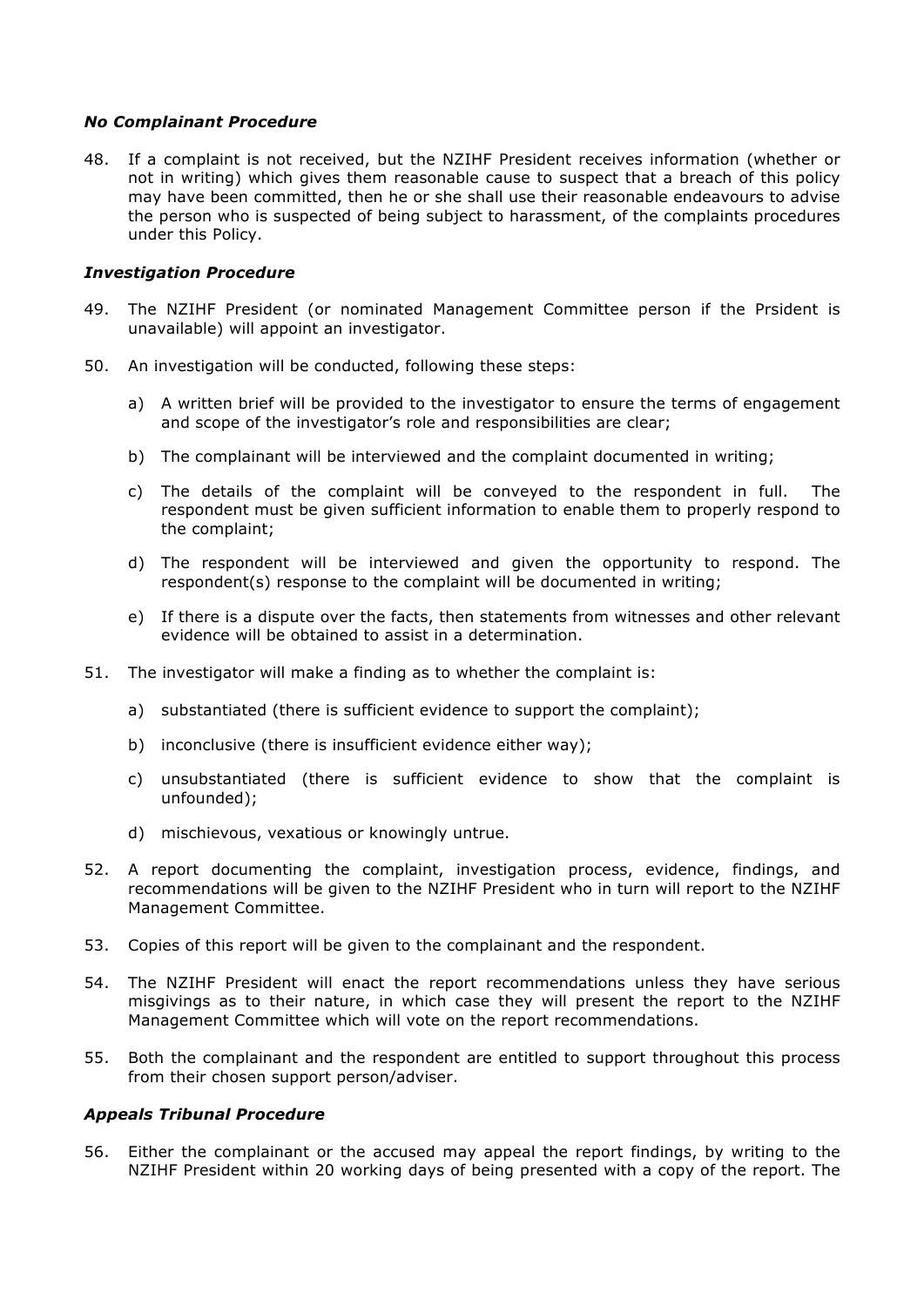appeal must be accompanied by \$200 which is non-refundable.

- 57. Upon receipt of the appeal, the NZIHF President shall as soon as possible do the following:
	- a) Determine the composition of the Appeals Tribunal:
		- i. An individual with a suitable legal background, such as a barrister, solicitor or law student (who shall be the "chairperson") or, if after reasonable attempts have been made to obtain one without success, then a person with considerable previous experience in the legal aspects of a disciplinary/hearings tribunal;
		- ii. A person with a thorough knowledge of the sport of ice hockey, who is not a member of the NZIHF Management Committee;
		- iii. A person from the management board of another sport.
		- iv. None of the appointed persons would, by reason of their relationship with the complainant or the person complained about, be reasonably considered to be other than impartial.
	- b) Send to all parties:
		- i. a copy of the written appeal;
		- ii. a notice setting out the date, time, place, and tribunal members for the hearing of the alleged breach which shall be as soon as reasonably practicable after receipt of the complaint; and
- 58. No party to the hearing may be represented by a barrister or solicitor. However the chairperson of the Appeals Tribunal may grant leave for a party to the hearing to be represented by a barrister or solicitor where their livelihood or proprietary is at risk. A party may be represented by an advocate who is not a barrister or solicitor at the hearing.
- 59. Each party to the hearing shall bear their own costs in relation to the hearing.
- 60. The Appeals Tribunal shall give its decision as soon as practicable after the hearing and the NZIHF President (or nominated Management Committee person if the President is unavailable) will deliver to the following a statement of the written reasons:
	- a) the complainant;
	- b) the respondent;
	- c) any other party represented in the hearing.
- 61. Each member of each Appeals Tribunal established under this policy shall be indemnified by the organisation which appointed them, from any claim or action for loss, damages, or costs made against them arising out of, or in connection with, their function as a member of the Appeals Tribunal under this policy.
- 62. Except as otherwise provided in this policy, all members of the Appeals Tribunal shall keep all matters relating to the hearing confidential.

## *Frivolous, Vexatious or Malicious Complaints or Actions*

63. If, at any stage of the process, the NZIHF President or Appeals Tribunal determines that a person has knowingly provided untrue information or their complaint is vexatious or malicious, the matter may be referred to the NZIHF Management Committee for appropriate action, which may include disciplinary action against the complainant.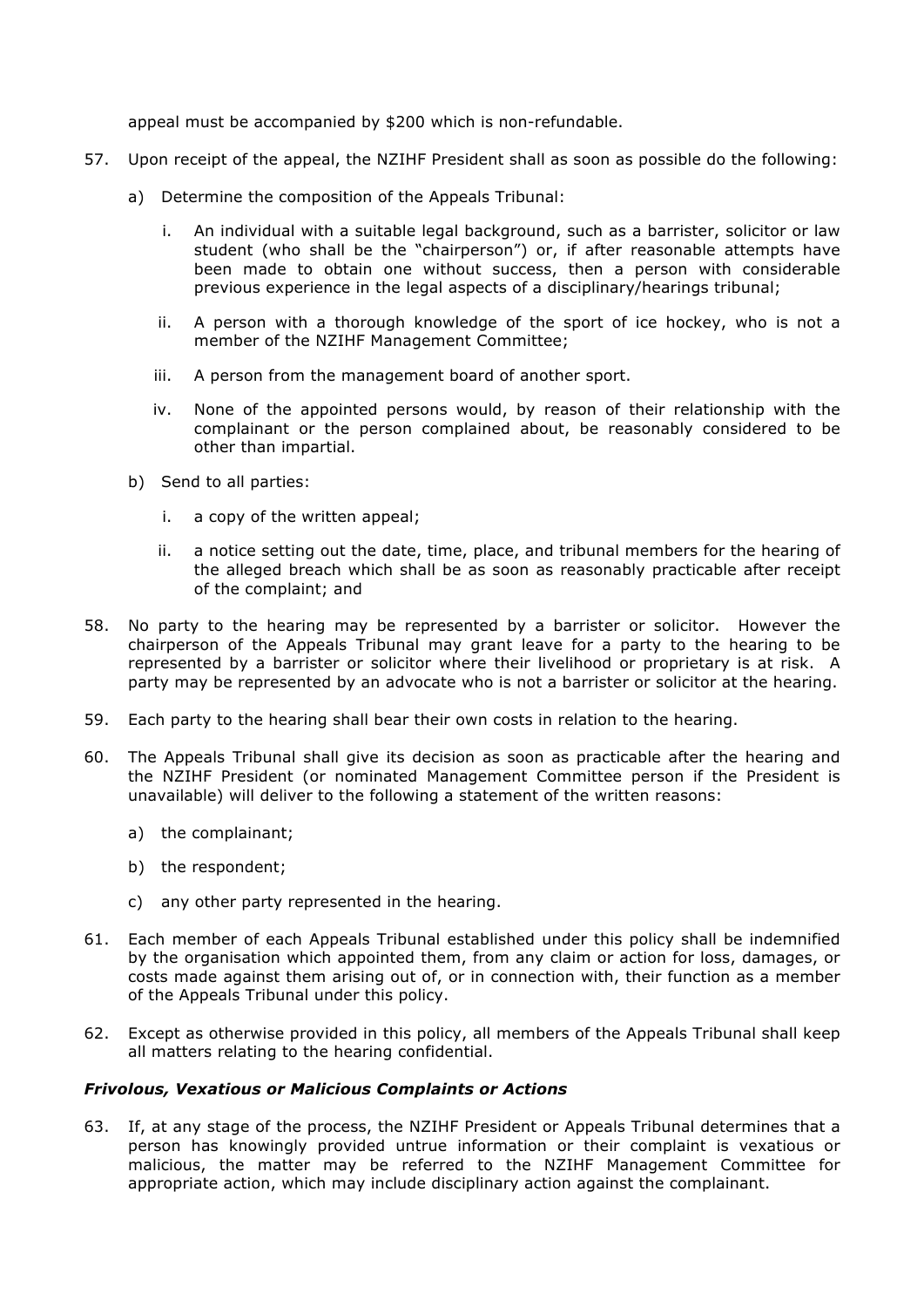64. The NZIHF will also take all necessary steps to make sure that people involved in a complaint are not victimised by anyone for coming forward with a complaint or for helping to resolve it. Disciplinary measures will be imposed on anyone who victimises another person for making a complaint.

## *Outcomes*

- 65. Possible outcomes of this process include but are not limited to:
	- a) Satisfactory mediated outcome.
	- b) Disciplinary action imposed on one or more people for a breach of this policy.
	- c) No action taken due to no breach of this policy, or insufficient evidence.
	- d) Action taken against a complainant or other person because of a Frivolous, Vexatious, or Malicious Complaint or Action.
- 66. The NZIHF President (or nominated person on the Management Committee if the President is unavailable) , after receiving a report by an Investigator, the NZIHF Management Committee, or the Judicial Hearings Tribunal may apply the following punishments:
	- a) Written warning;
	- b) Suspension of a person from any role they hold with the NZIHF or role under the jurisdiction of the NZIHF;
	- c) Banning of a person from any event or activities held by or sanctioned by the NZIHF;
	- d) Suspension of individual or organisational membership of the NZIHF;
	- e) Directions to a person to complete any reasonable task, eg. Letter of apology, completion of an appropriate course;
	- f) Directions to a person to limit their contact with junior players in any appropriate way, eg. Not entering changing rooms, not having any contact with the complainant not having any contact with players under the age of eighteen.
	- g) Recommend that an affiliated club or region carry out any of the above.
	- h) Supply details information to the police or other relevant government agencies.
	- i) Any other actions considered appropriate.
- 67. The form of discipline to be imposed on an individual or organisation will depend on factors such as:
	- a) any difficulty that might arise in enforcing the penalty;
	- b) nature and seriousness of the behaviour or incidents;
	- c) in regard to an informal complaint, the wishes of the complainant;
	- d) if the individual concerned knew or should have known that the behaviour was a breach of the policy;
	- e) level of contrition of the respondent;
	- f) the effect of the proposed disciplinary measures on the respondent including any